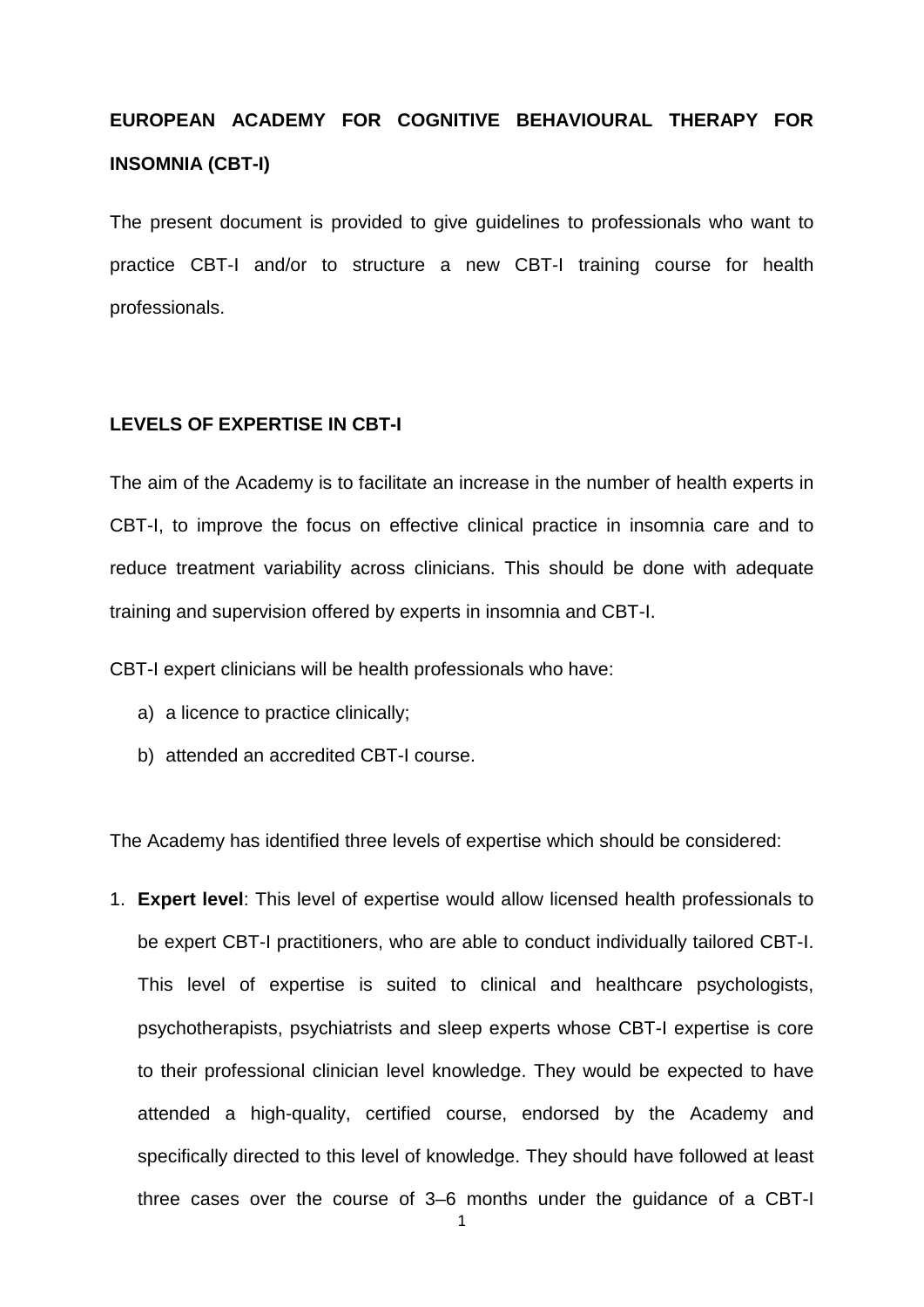qualified expert. CBT-I practitioners with certificated knowledge in sleep medicine and sleep clinical psychology could operate also as CBT-I trainers and supervisors.

- 2. **Advanced level**: This advanced level of expertise would allow health professionals to be trained therapists who could conduct manualized CBT-I delivered face to face or digitally, under the supervision of an expert-level CBT-I supervisor. This level of expertise would be suited to clinical and health psychology master's graduates and psychiatrists in training and, in some countries, nurses or social workers. To be entitled to an advanced level of expertise, practitioners would be expected to have attended a certified course, endorsed by the Academy, including interactive and supervising activities.
- 3. **Foundation level**: This level of expertise is specifically suited to GPs (or paediatricians, gynaecologists, etc.) and should reflect more basic knowledge of CBT-I behavioural strategies and sleep medicine obtained through attendance at a CBT-I Academy certified course.

Table 1 summarizes schematically the three levels of expertise in CBT-I in terms of skills.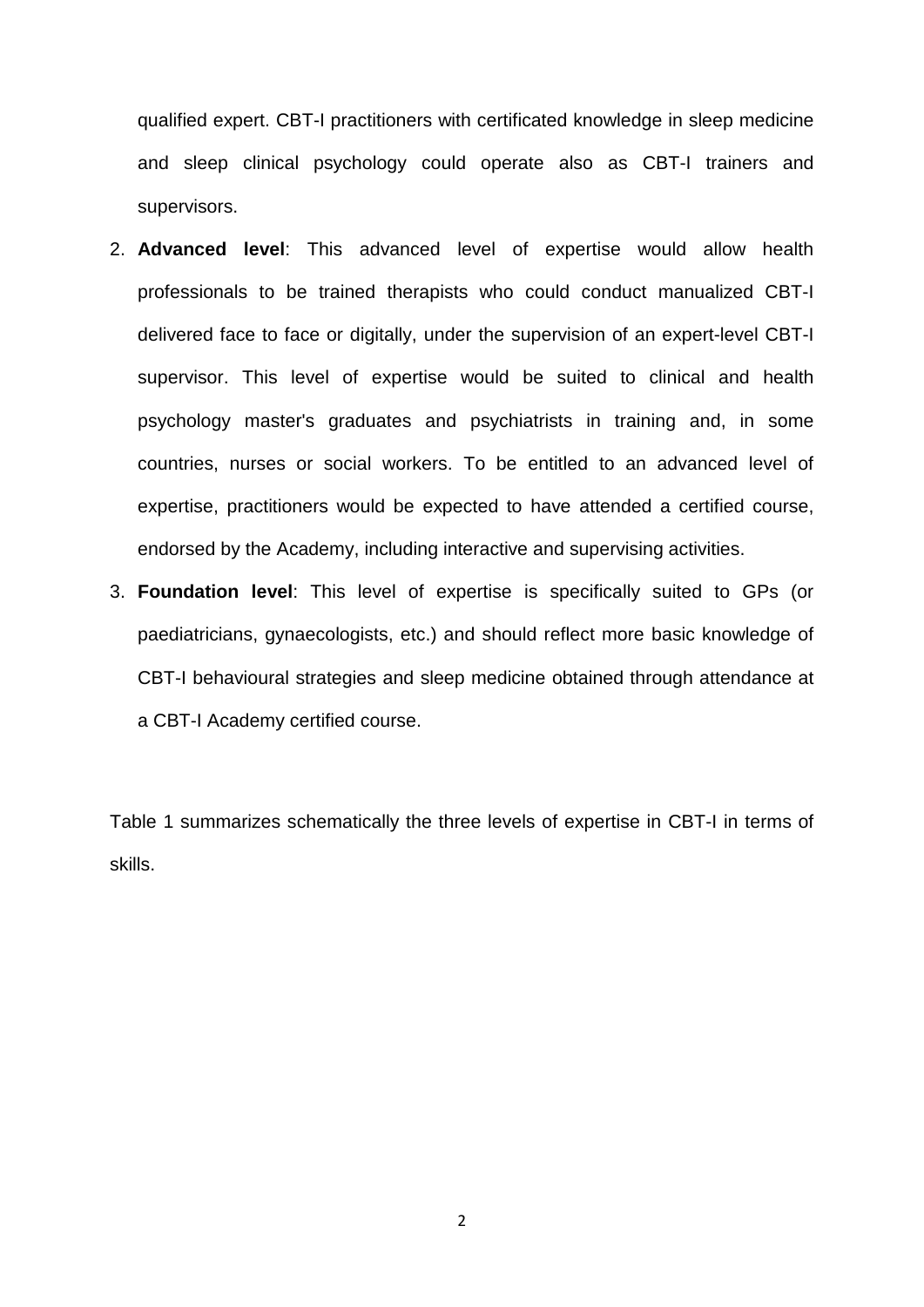## **Table 1. Definition of CBT-I skills for each level of expertise**

| <b>Skill/Level of expertise</b>          | <b>Foundation</b> | <b>Advanced</b> | <b>Expert level</b> |
|------------------------------------------|-------------------|-----------------|---------------------|
|                                          | level             | level           |                     |
| Diagnostics of Insomnia Disorder         | <b>YES</b>        | <b>YES</b>      | <b>YES</b>          |
| (Questionnaires, sleep logs, actigraphy, |                   |                 |                     |
| polysomnography)*                        |                   |                 |                     |
| Differential diagnosis                   | <b>YES</b>        | <b>YES</b>      | <b>YES</b>          |
| Core behavioural components (bedtime     | <b>YES</b>        | <b>YES</b>      | <b>YES</b>          |
| restriction and stimulus control must be |                   |                 |                     |
| included)                                |                   |                 |                     |
| Knowledge on basic elements of sleep     | <b>YES</b>        | <b>YES</b>      | <b>YES</b>          |
| mechanisms (e.g. sleep                   |                   |                 |                     |
| psychophysiology)*                       |                   |                 |                     |
| Knowledge on insomnia                    | <b>YES</b>        | <b>YES</b>      | <b>YES</b>          |
| pathophysiology                          |                   |                 |                     |
| Basic knowledge of CBT-I stepped care    | <b>YES</b>        | <b>YES</b>      | <b>YES</b>          |
| model                                    |                   |                 |                     |
| Cognitive components                     | <b>NO</b>         | <b>YES</b>      | <b>YES</b>          |
| CBT-I for specific populations: e.g.     | <b>NO</b>         | <b>YES</b>      | <b>YES</b>          |
| infants, toddlers, children,             |                   |                 |                     |
| preadolescents, adolescents, women       |                   |                 |                     |
| (e.g. pregnancy, menopause), elderly,    |                   |                 |                     |
| persons with disabilities, shiftworkers, |                   |                 |                     |
| psychiatric populations, etc.)           |                   |                 |                     |
| Delivering a manual-based behavioural    | <b>NO</b>         | <b>YES</b>      | <b>YES</b>          |
| treatment for insomnia                   |                   |                 |                     |
| Additional CBT-I components (e.g.        | <b>NO</b>         | <b>NO</b>       | <b>YES</b>          |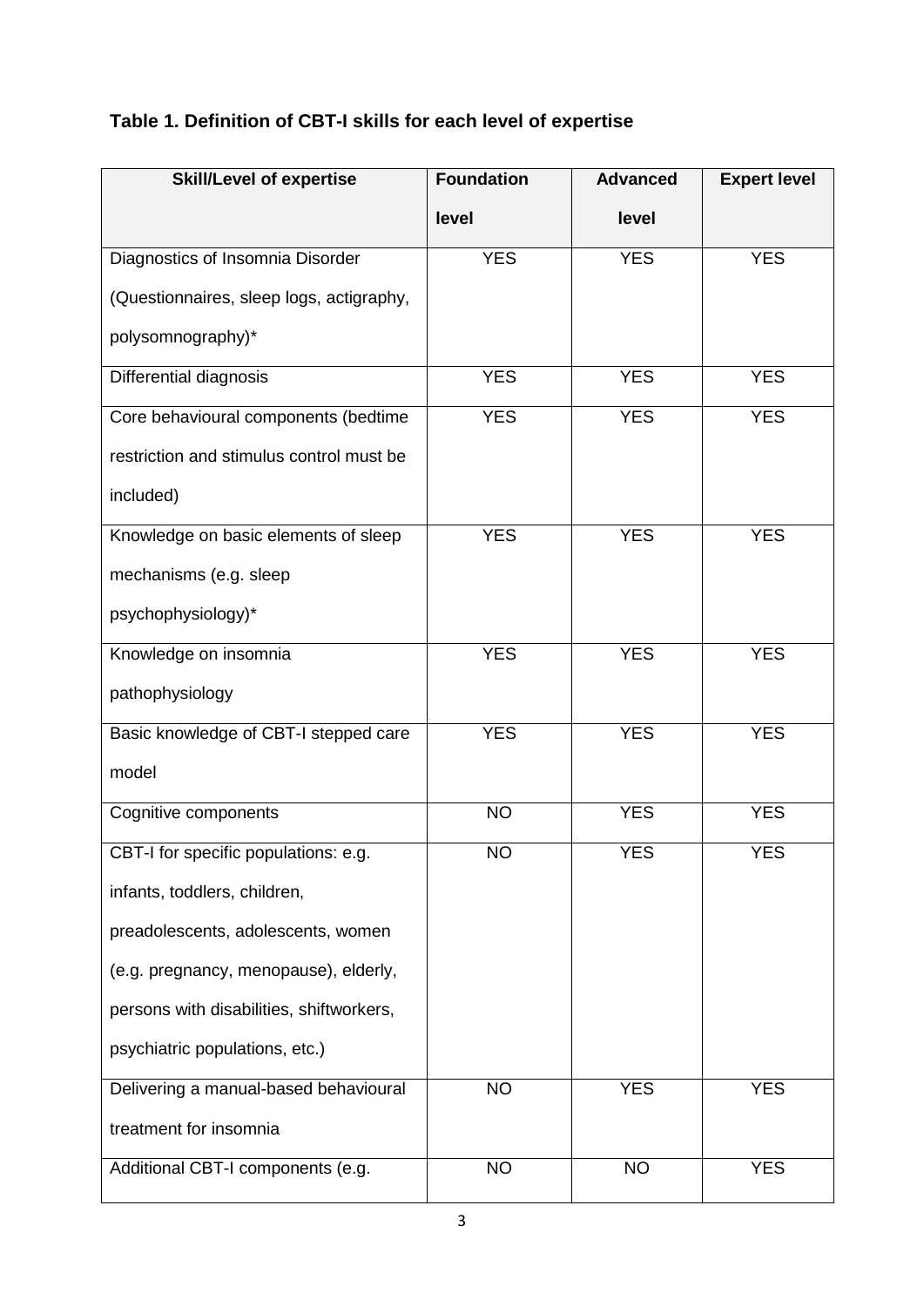| motivational and emotional       |           |           |            |
|----------------------------------|-----------|-----------|------------|
| interventions)                   |           |           |            |
| <b>Medication tapering</b>       | <b>NO</b> | <b>NO</b> | <b>YES</b> |
| Individual tapered interventions | <b>NO</b> | <b>NO</b> | YES        |
| Promote a CBT-I course           | <b>NO</b> | <b>NO</b> | <b>YES</b> |

#### **TRAINING PRINCIPLES AND CHARACTERISTICS**

Courses for aspiring CBT-I practitioners of foundation and/or advanced levels should be of a minimum of 2 days in duration and may be offered to people with pre-existing qualifications in different healthcare areas with a recognized licence to see patients in mental healthcare contexts. Courses should include teaching on sleep itself, on insomnia disorder and its assessment, as well as on core CBT-I components (such as behavioural and cognitive intervention). Courses directed at a foundation level of expertise may focus specifically on diagnostic aspects and CBT-I behavioural components. Courses should include conceptual elements covering sleep mechanisms and pathophysiology; theoretical underpinnings of insomnia development and maintenance; formulation of CBT as an intervention. The steppedcare model of insomnia service delivery may be also taught. Courses should cover basic principles of CBT therapy. Courses should be organized to be interactive (e.g., role playing, work in small groups and difficult situations) and case supervision should be offered. It is possible that some elements of the CBT-I programme could involve interactive training and be offered online. Courses directed at an advanced level should further include specific focus on cognitive techniques and delivery of manualized CBT-I. A module on sleep, insomnia and associated treatment in specific populations seem relevant to this level. Finally courses directed at an expert level

4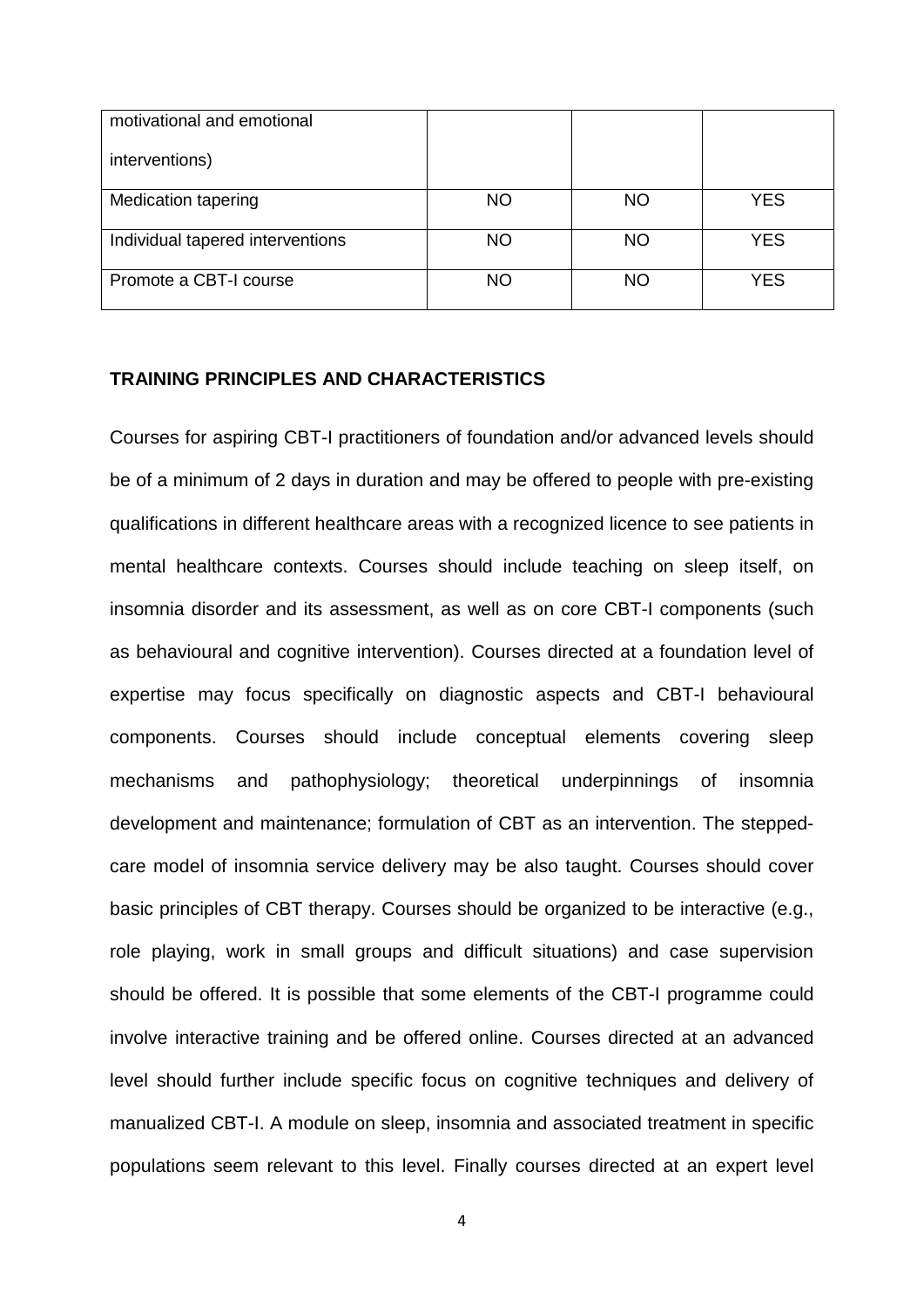may necessitate of long-term duration and/or follow-up refresher courses or should be directed to those practitioners who have already gained in their professional training good knowledge in sleep medicine, insomnia and clinical practice. At this level, modules on additional CBT-I components (such as emotional and motivational strategies) should be added. A module on sleep medication and tapering off/withdrawing medication should be included. Depending on national laws, some health professionals may be prohibited from discussing any change in medication status with patients as they do not have the necessary professional competences. Nevertheless, any health professional dealing with patients with insomnia at a clinical level should be aware of sleep medication mechanisms and effects during intake and withdrawal. For the expert level, courses should comprise extensive teaching of the individual tailoring of treatment, advanced knowledge on sleep medicine, insomnia and CBT principles, and clinical experience (e.g., at least three case studies), and either have a long-term duration or include a follow-up/refresher course to discusses cases. Trainers should all be expert-level CBT-I professionals. Table 2 summarizes the CBT-I course criteria identified by the Academy.

These criteria are not intended to be overly prescriptive, neither are they completely comprehensive. However, we have attempted to set expectations and minimum standards for what may be regarded as necessary and feasible.

5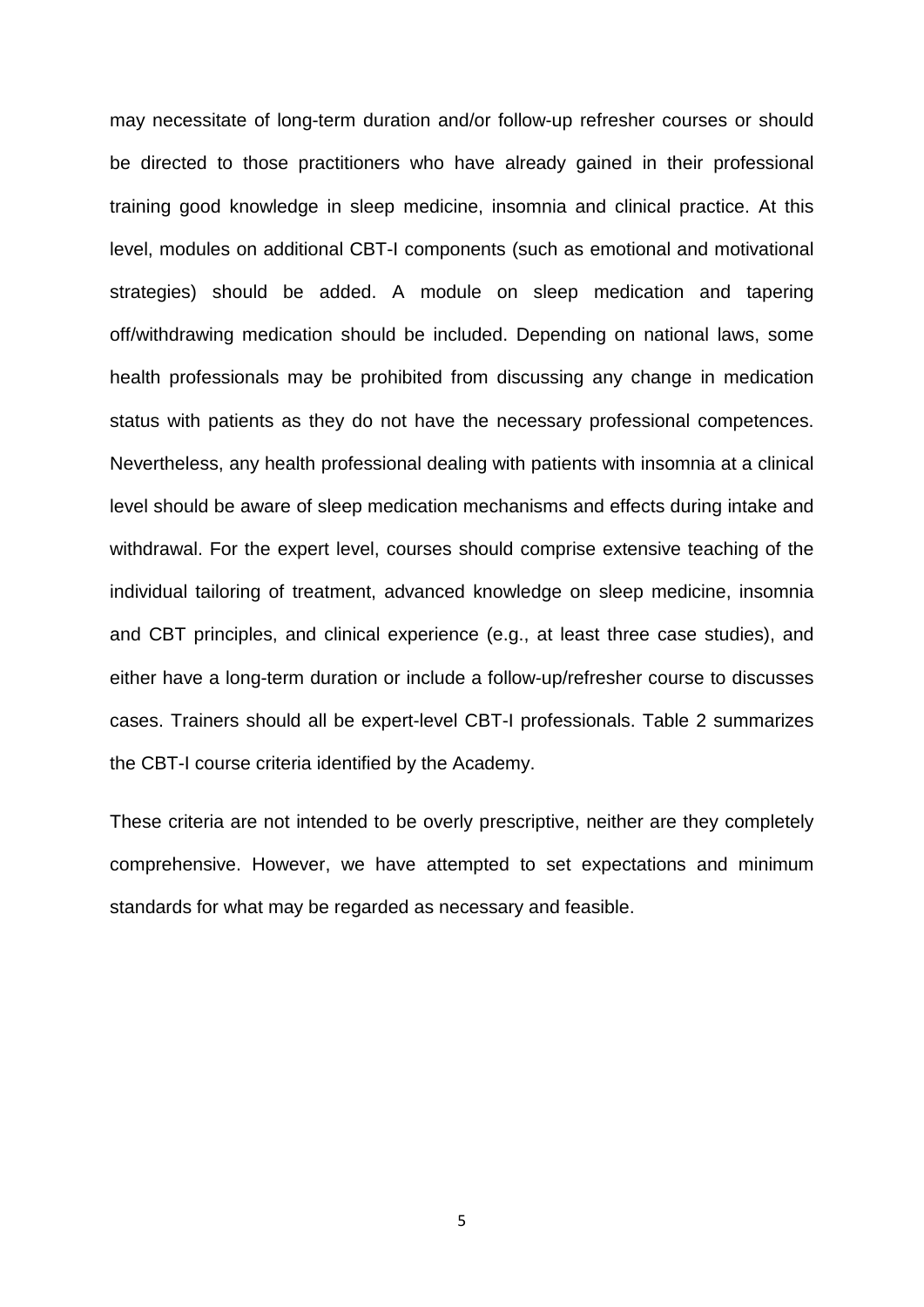## **Table 2. CBT-I courses criteria identified by the European Academy for**

## **Cognitive-Behavioural Treatment for Insomnia**

|          | <b>Duration</b> | <b>Teachers</b>     | <b>Participants</b>     | <b>Teaching</b>  |
|----------|-----------------|---------------------|-------------------------|------------------|
|          |                 |                     |                         | content and      |
|          |                 |                     |                         | methods          |
| Criteria | At least 2 days | <b>Expert level</b> | Health                  | All courses      |
|          |                 | <b>CBT-I</b>        | professionals with      | should offer     |
|          |                 | practitioners       | a recognized            | comprehensive    |
|          |                 |                     | licence to provide      | knowledge on     |
|          |                 |                     | clinical psychology,    | sleep physiology |
|          |                 |                     | psychotherapy,          | and insomnia     |
|          |                 |                     | mental health care.     | pathophysiology. |
|          |                 |                     | <b>CBT-I clinicians</b> | CBT-I core       |
|          |                 |                     | should be fully         | strategies       |
|          |                 |                     | insured for all of      | should be taught |
|          |                 |                     | their work in health-   | with a practical |
|          |                 |                     | care practice and       | interactive      |
|          |                 |                     | should practice         | approach (e.g.   |
|          |                 |                     | within the              | using practical  |
|          |                 |                     | boundaries of their     | experiences and  |
|          |                 |                     | professional            | clinical cases   |
|          |                 |                     | training.               | exposition). The |
|          |                 |                     |                         | stepped care     |
|          |                 |                     |                         | model should be  |
|          |                 |                     |                         | explained.       |
|          |                 |                     |                         | Courses may be   |
|          |                 |                     |                         | offered face-to- |